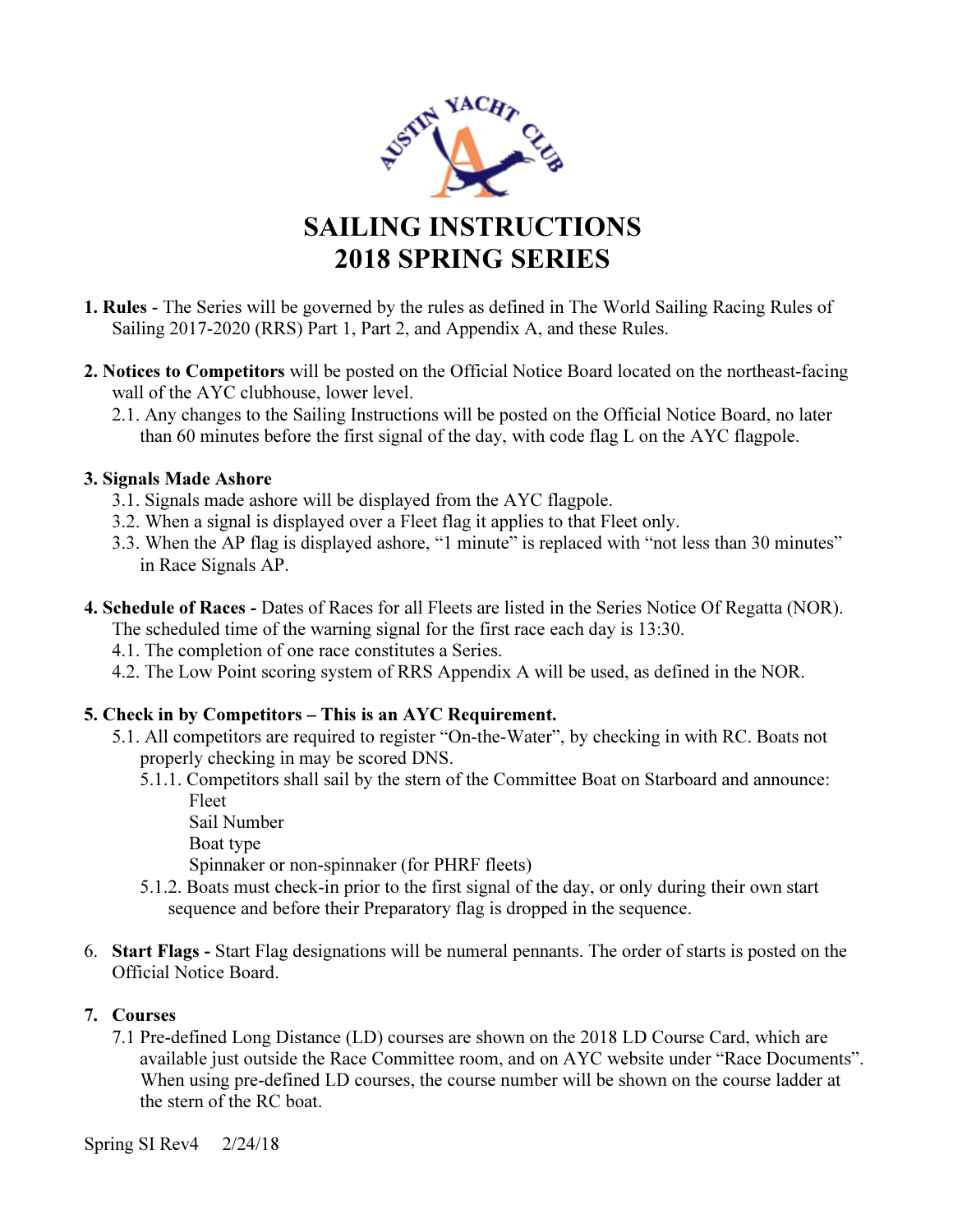- 7.2. When there is not an appropriate Long Distance course on the Course Card, RC may choose to post a course made of any combination of AYC permanent marks, marks 3 through 12, and a temporary inflatable mark ("W" or "L").
	- 7.2.1 Code Flag C is flown at the warning signal, to indicate that a course not on the Long Distance Course Card will be used.
	- 7.2.2 The course will be shown on a white marker board, at the preparatory flag. Plain letters (not underlined) indicate marks to be rounded to port, and underlined letters indicate marks to be rounded to starboard. "W" or "L" will indicate a temporary Windward or Leeward mark, if used.
- 7.3. For the Multihulls, RC will provide two courses: a longer course for the Multihull-A Fleet, and a shorter course for the Multihull-B Fleet.
- 7.4. Round the Buoys (RTB) courses are shown in the diagram and will be designated on the stern of the RC boat as W1, W2 or W3.

# RTB Courses W1: W-L-f W2: W-L-W-L-f W3: W-L-W-L-W-Lf



#### 8. Marks

8.1. Marks for the Round-The-Buoys Courses will be yellow tetrahedrons. Marks for the Long Distance course include permanent numbered marks or AYC permanent letter marks, which are shown on the current AYC Long Distance Course Card, or yellow tetrahedron inflatable marks used as a temporary Windward (W) or Leeward (L) mark. The Start Line and the Finish Line will be White Ball buoys.

#### 9. Time Limits

9.1. For Round-the-Buoys (RTB) courses, the time limit for each race will be one and a half (1.5) hours for the first boat to sail the course and finish. A boat failing to finish within 30 minutes after the first boat in her fleet sails the course and finishes will be scored DNF. This modifies RRS 35 and A4.

Spring SI Rev4 2/24/18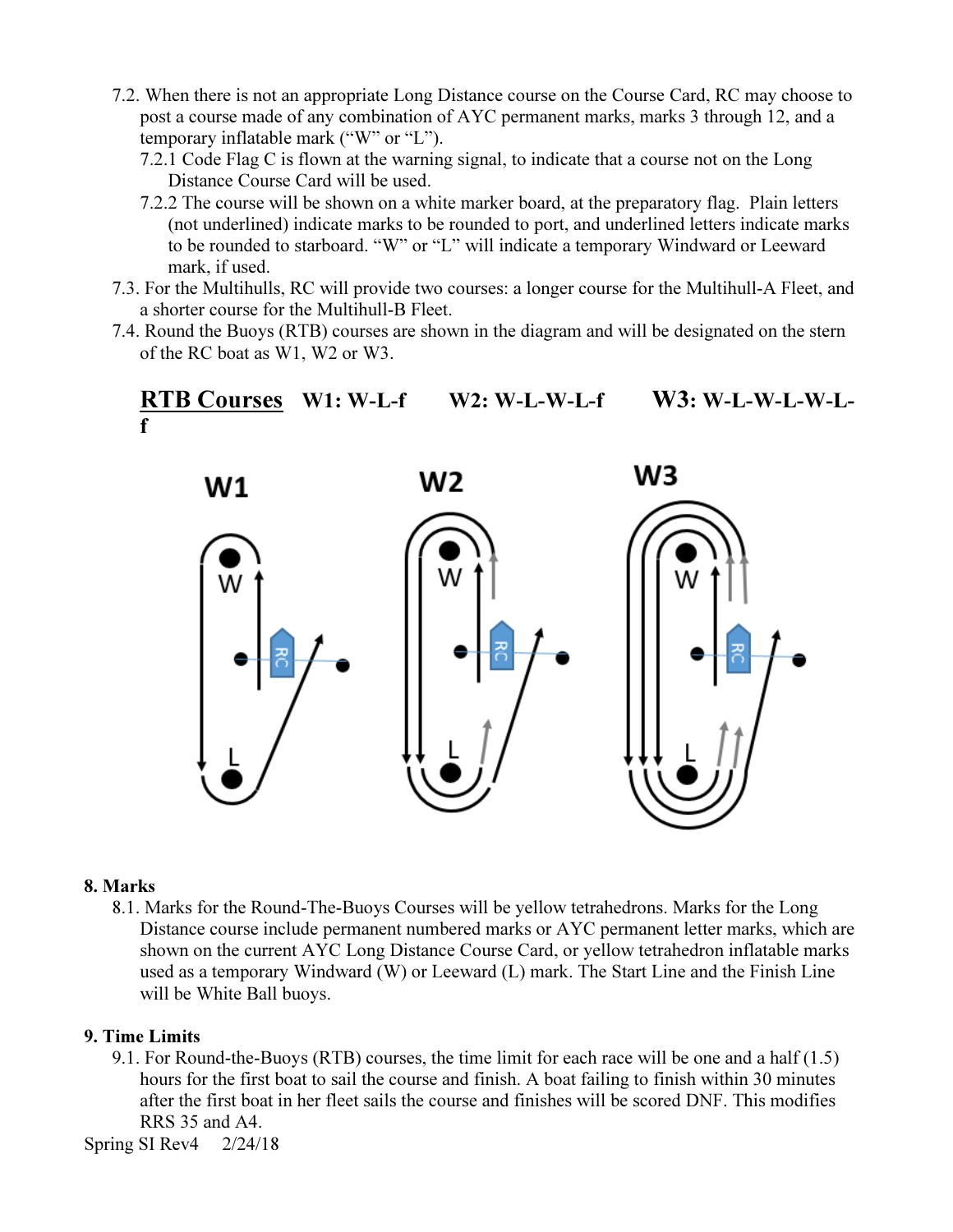- 9.2 For Long Distance (LD) courses, the time limit for each race will be three (3) hours for the first boat to sail the course and finish. Boats failing to finish within 60 minutes after the first boat in her fleet sails the course and finishes, will be scored TLE (Time Limit Expired), which is the same points as DNF.
- 9.3 Boats may be finished in place, if their finishing position can be correctly determined, or if a boat agrees to be finished in place. Her finish time will be adjusted so as not to finish in front of any boats in her fleet who finish within the time limit.

#### 10. Obstructions

- 10.1. The starting area is the area within 100 yards of the starting line. Within this area, boats whose preparatory signal has not been made shall keep clear of this area, and shall keep clear of all boats whose preparatory signal has been made.
- 10.2 After the start, the Finish Line is an obstruction, except when on the last leg of the course. Boats that sail through this obstruction will immediately be scored points equal to DNF.
- 10.3. A boat may correct any errors to comply with this rule, provided she has not finished. This modifies RRS 28.1
- 10.4. All marked swim areas and dive areas are out of bounds. If "X" mark is present, all boats are not to sail between "X" mark and Windy Point.

#### 11. The Start

- 11.1 The Race Committee may alert the competitors prior to the first start sequence, and prior to the second race of the day, with a series of short blasts (more than 6) at least 1 minute prior to the starting sequence for the first start in that sequence.
- 11.2 The starting line will be between an orange line flag on the port side of the Race Committee boat and a white ball buoy on the port side.
- 11.3 The start sequence may be broadcast on the Primary VHF Race Committee Channel 78.
- 11.4 The Starting Signal will be as described in RRS 26.

#### 12. Recalls

- 12.1 The RC may attempt to promptly broadcast the sail number of each recalled boat on the primary VHF channel 78. The following shall NOT be grounds for redress:
	- 12.1.1 Failure of a boat to receive the recall broadcast.
	- 12.1.2 Failure of the RC to broadcast recall numbers.
	- 12.1.3 A boat's position in the sequence of broadcast numbers.
- 12.2 A start that has a General Recall will go to the end of the starting sequence for its re-start. This modifies RRS 29.2.
- 13 Change of Course For Long Distance (LD) courses; the Race Committee may not change the direction or length of any leg of the course after the start. This modifies RRS 33.

#### 14 The Finish

- 14.1 The finish line will be between an orange line flag on the starboard side of the Race Committee boat and a white ball buoy on the starboard side.
- 14.2 If a Course must be shortened, the finish line will be at a mark to be rounded. 14.2.1 The finish line will be between an Orange Flag on a Chase Boat and the mark to be rounded.
	- 14.2.2 The Chase boat will set up at a mark on the side that the boats must round. The "S" flag and orange flag must be posted prior to the first boat of that Fleet rounding the mark, with

Spring SI Rev4 2/24/18